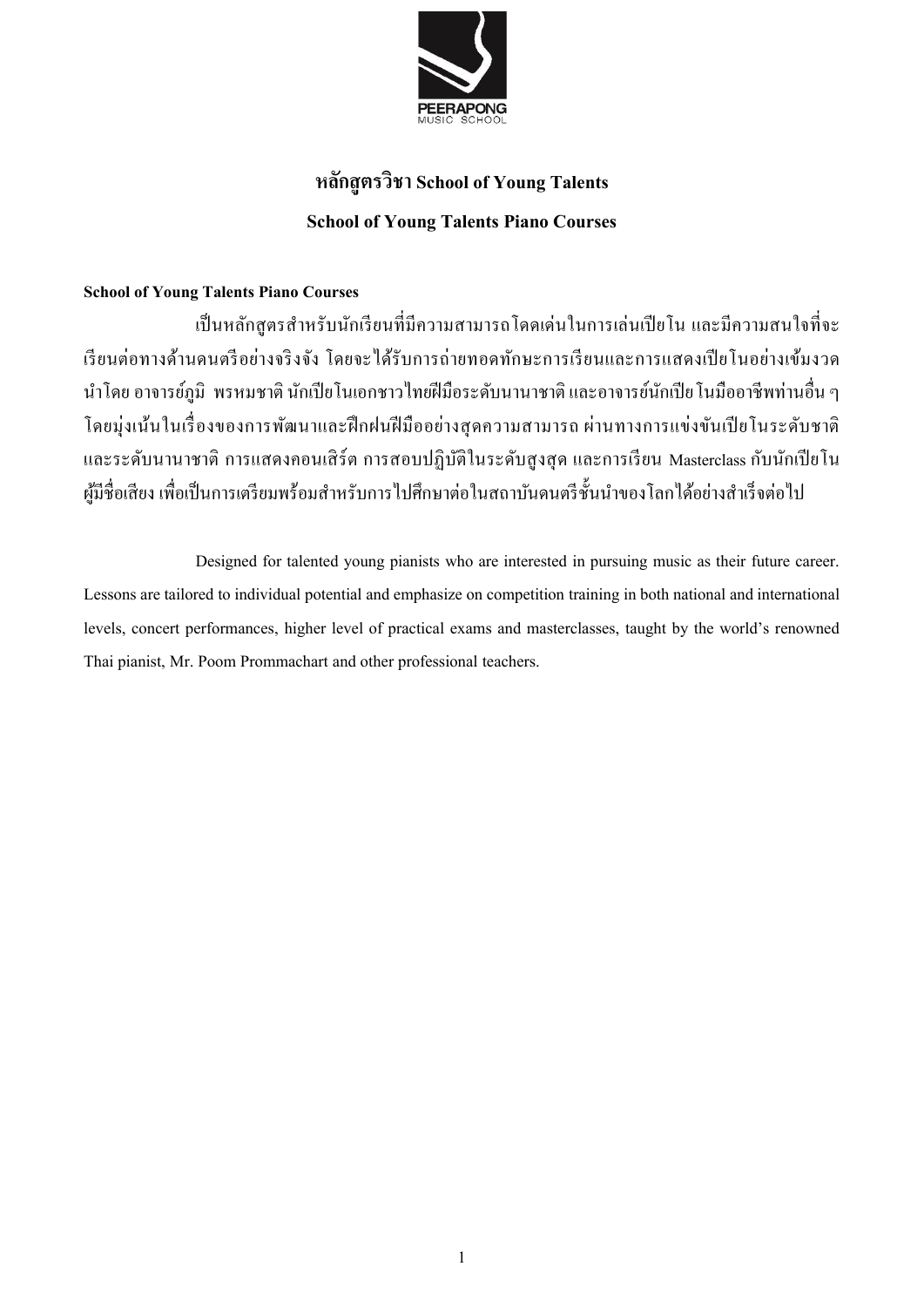

# **School of Young Talents Piano Courses แบ่งเป็น 4ระดับ ตามช่วงอายุของนักเรียน ดังนี้**

#### **1. Transitional Young Talents**

| Student:            | Aged $7 - 9$ years                                   |
|---------------------|------------------------------------------------------|
|                     | (Based on the assessment of the student's potential) |
| Curriculum 1:       | Grades 3 – 5 ABRSM Practical Piano                   |
| Curriculum 2:       | Concert and Competition Training                     |
| Instruction:        | 60-minute Practical individual lesson                |
|                     | (5-minute teacher's report to parents)               |
| Schedule:           | Full-time, 1 session per week, 4 sessions per month, |
|                     | 12 sessions per term (3 months)                      |
| Duration:           | 3 years                                              |
| <b>Requirement:</b> | Grade 2 ABRSM Practical Piano Exam                   |

# **2. Intermediate Young Talents**

| <b>Student:</b>     | Aged $10 - 12$ years                                            |
|---------------------|-----------------------------------------------------------------|
|                     | (Based on the assessment of the student's potential)            |
| Curriculum 1:       | Grades 6 – 8 ABRSM Practical Piano                              |
| Curriculum 2:       | Concert and Competition Training                                |
| <b>Instruction:</b> | 60-minute Practical individual lesson                           |
|                     | (5-minute teacher's report to parents)                          |
| Schedule:           | Full-time, 1 session per week, 4 sessions per month,            |
|                     | 12 sessions per term (3 months)                                 |
| Duration:           | 3 years                                                         |
| <b>Requirement:</b> | Grade 5 ABRSM in both Practical Piano and Theory of Music Exams |